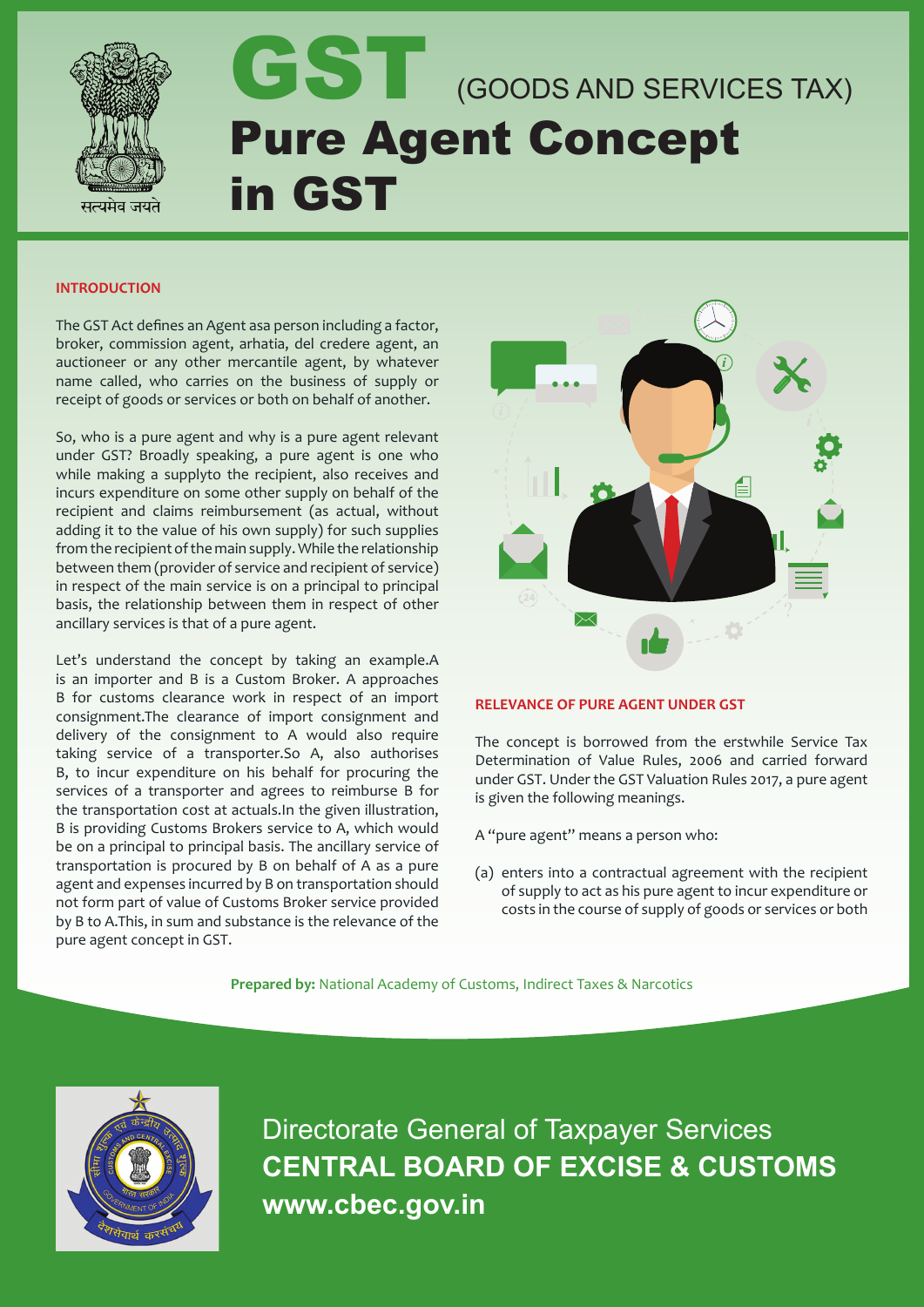

- (b) neither intends to hold nor holds any title to the goods or services or both so procured or provided as pure agent of the recipient of supply
- (c) does not use for his own interest such goods or services so procured
- (d) receives only the actual amount incurred to procure such goods or services in addition to the amount received for the supply he provides on his own account

The important thing to note is that a pure agent does not use the goods or services so procured for his own interest and this fact has to be determined from the terms of the contract.In the illustration of Importer and Customs Broker given above, assuming that the contract was for clearance of goods and delivery to the Importer at the price agreed upon in the contract.In such case, the Customs Broker would be using the transport service for his own interest (as the agreement requires him to deliver the goods at the importers place) and thus would not be considered as a pure agent for the services of transport procured.

Another important fact is that, the person who provides any service as a pure agent receives only the actual amount for the services provided. Coming back to our example of Importer and Customs Broker, the agreement provides reimbursement of transport services utilised at actuals. In this case, let's say the value of transport service was Rs.10,000/-.If the Customs Broker charges any amount more than Rs.10,000/-, then he will not be considered as a pure agent for the services of transport and the value of transport service will be included in the value of his Customs Broker service.

#### **EXCLUSION FROM VALUE**

Expenditure incurred as pure agent becomes relevant, when it comes to determining the value of a supply for levy of GST. The preceding para explains who will be considered as a pure agent.The valuation rules provide that expenditure incurred as pure agent, will be excluded from the value of supply, and thus also from aggregate turnover. However, such exclusion of expenditure incurred as pure agent is possible only and only if all the conditions required to be considered as a pure

agent and further conditions stipulated in the rules are satisfied by the supplier in each case.

The supplier would have to satisfy the following conditions (in addition to the condition required to be satisfied to be considered as a pure agent)for exclusion from value:

- (i) The supplier acts as a pure agent of the recipient of the supply, when he makes payment to the third party on authorization by such recipient
- (ii) The payment made by the pure agent on behalf of the recipient of supply has been separately indicated in the invoice issued by the pure agent to the recipient of service
- (iii) The supplies procured by the pure agent from the third party as a pure agent of the recipient of supply are in addition to the services he supplies on his own account

In case the conditions are not satisfied, such expenditure incurred shall be included in the value of supply under GST.

The following illustration will make the concept clearer:

- Corporate services firm A is engaged to handle the legal work pertaining to the incorporation of Company B
- Other than its service fees, A also recovers from B, registration fee and approval fee for the name of the company paid to Registrar of the Companies
- The fees charged by the Registrar of the Companies registration and approval of the name are compulsorily levied on B
- A is merely acting as a pure agent in the payment of those fees.
- Therefore, A's recovery of such expenses is a disbursement and not part of the value of supply made by A to B.

**Prepared by:** National Academy of Customs, Indirect Taxes & Narcotics

**Follow us on:**

@CBEC\_India<br>@askGST\_Gol **computer** cbecindia

@CBEC\_India